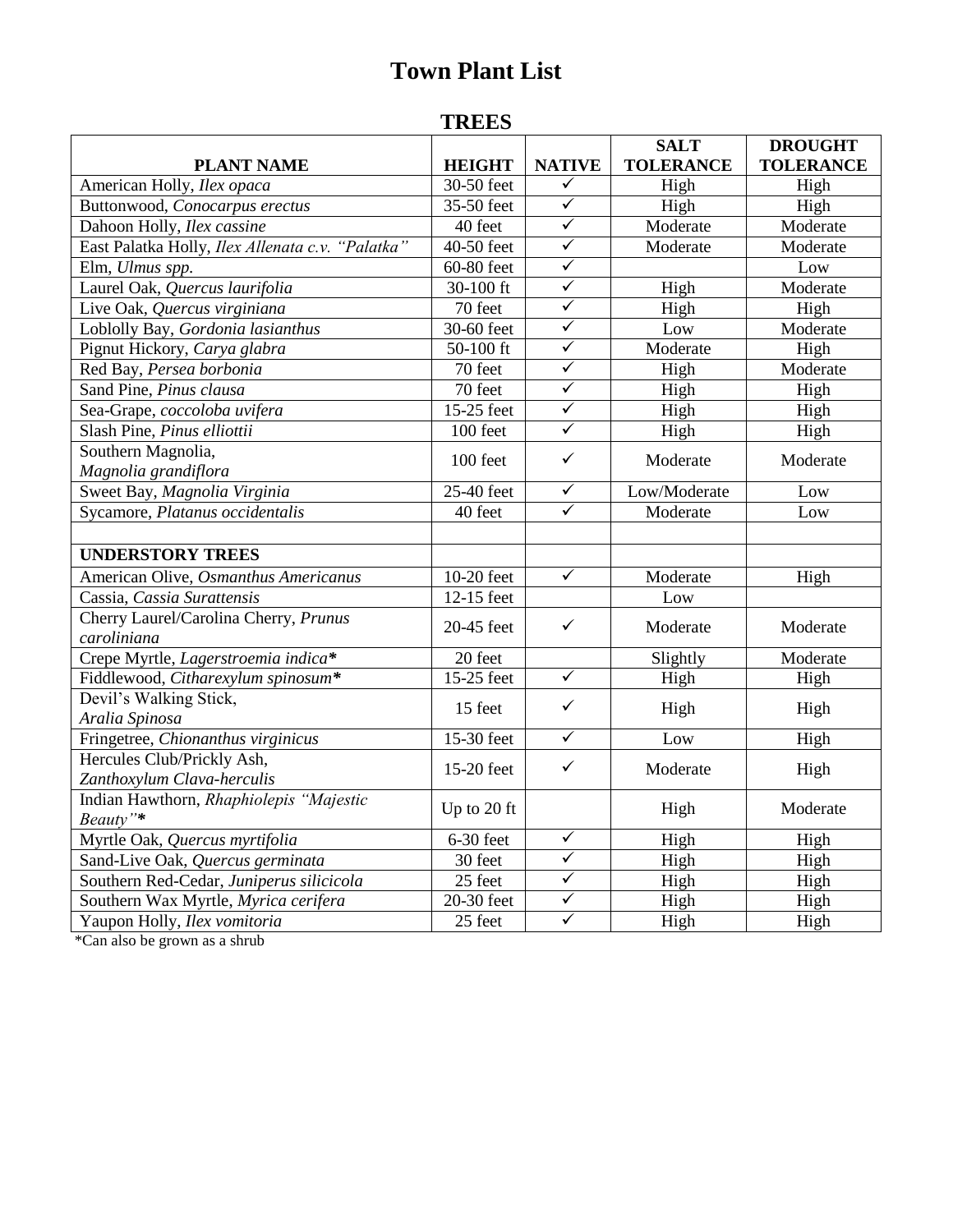### **PALMS**

|                                                                 |               |               | <b>SALT</b>      | <b>DROUGHT</b>   |
|-----------------------------------------------------------------|---------------|---------------|------------------|------------------|
| <b>PLANT NAME</b>                                               | <b>HEIGHT</b> | <b>NATIVE</b> | <b>TOLERANCE</b> | <b>TOLERANCE</b> |
| <b>TREE FORM</b>                                                |               |               |                  |                  |
| Cabbage Palm, Sabal palmetto                                    | 90 feet       | ✓             | High             | High             |
| Canary Island Date Palm, Pineapple Palm,<br>Phoenix canariensis | 30 feet       |               | Moderate         | High             |
| Saw Cabbage Palm, Paurotis Palm, Silver Saw<br>Palm,            | 15-25 feet    | ✓             | Moderate         | Moderate         |
| Everglades Palm, Acoelorrhaple wrightii                         |               |               |                  |                  |
| Silver/Wild Date Palm, Phoenix sylvestris                       | $50-60$ ft    |               | Moderate         | Moderate         |
| Washingtonia Palm, Washingtonia spp.                            | 100 feet      |               | High             | High             |
| Windmill Palm, Trachycarpus fortune                             | $20-40$ ft    |               | Moderate         | High             |
|                                                                 |               |               |                  |                  |
| <b>SHRUB FORM</b>                                               |               |               |                  |                  |
| Blue Stem Palmetto, Sabal minor                                 | 4-9 feet      | $\checkmark$  | Moderate         | Moderate         |
| Cardboard Palm, Zamia furfuracea                                | 3 feet        |               | High             | High             |
| Needle Palm, Rhapidophyllum hystrix                             | 6 feet        |               | Moderate         | Low              |
| Robellini Palm, Phoenix roebelenii                              | $6-12$ feet   |               | Low              | Moderate         |
| Sago, king Cycas revoluta                                       | 10 feet       |               | High             | Moderate         |
| Sago, queen, Cycas circinalis                                   | 15 feet       |               | Moderate         | Moderate         |
| Saw Palmetto, serenoa repens                                    | $3-25$ feet   |               | High             | High             |

## **SHRUBS**

|                                                     |                     |               | <b>SALT</b>      | <b>DROUGHT</b>   |
|-----------------------------------------------------|---------------------|---------------|------------------|------------------|
| <b>PLANT NAME</b>                                   | <b>HEIGHT</b>       | <b>NATIVE</b> | <b>TOLERANCE</b> | <b>TOLERANCE</b> |
| Beautyberry, Callicarpa Americana                   | 4-6 feet            |               | High             | High             |
| Bougainvillea, Bougainvillea spp.                   | Varies              |               | High             | High             |
| Coco plum, Chrysobalanus icaco                      | $10-30$ ft          | $\checkmark$  | High             | High             |
| Coontie, Zamia pumila (Z. floridana)                | $12 - 36$<br>inches | ✓             | High             | High             |
| Coral Bean, Erythring Herbacea                      | 3 feet              | $\checkmark$  | Moderate         | High             |
| Crepe Myrtle, Lagerstroemia indica*                 | 20 feet             |               | Slightly         | Moderate         |
| Fiddlewood, Citharexylum spinosum*                  | $15 - 25$<br>feet   | ✓             | High             | High             |
| Firebush, Hamelia patens                            | 10 feet             | $\checkmark$  | Moderate         | High             |
| Florida Privet, Forestiera Segreta                  | 10 feet             | $\checkmark$  | High             | High             |
| Hibiscus, Hibiscus rosa-sinensis*                   | Varies              |               | Low              | Low              |
| Indian Hawthorn, Raphiolepis indica                 | 3-4 feet            |               | High             | High             |
| Indian Hawthorn, Rhaphiolepis "Majestic<br>Beauty"* | Up to $20$<br>feet  |               | Moderate         | Moderate         |
| Marlberry, Ardisia escallonioides                   | 20 feet             | $\checkmark$  | High             | Moderate         |
| Necklace Pod, Sophora tomentosa                     | $4-15$ feet         | $\checkmark$  | High             | High             |
| Oleander, Nerium oleander                           | Up to $20$<br>ft    |               | High             | High             |
| Pipestem/Fetterbush, Agarista populifolia           | $6-14$ feet         | $\checkmark$  | Low              | Moderate         |
| Pittosporum, Pittosporum tobira                     | 15 feet             |               | Moderate         | Moderate         |
| Podocarpus, Podocarpus macrophylla                  | Up to $20$          |               | Moderate         | High             |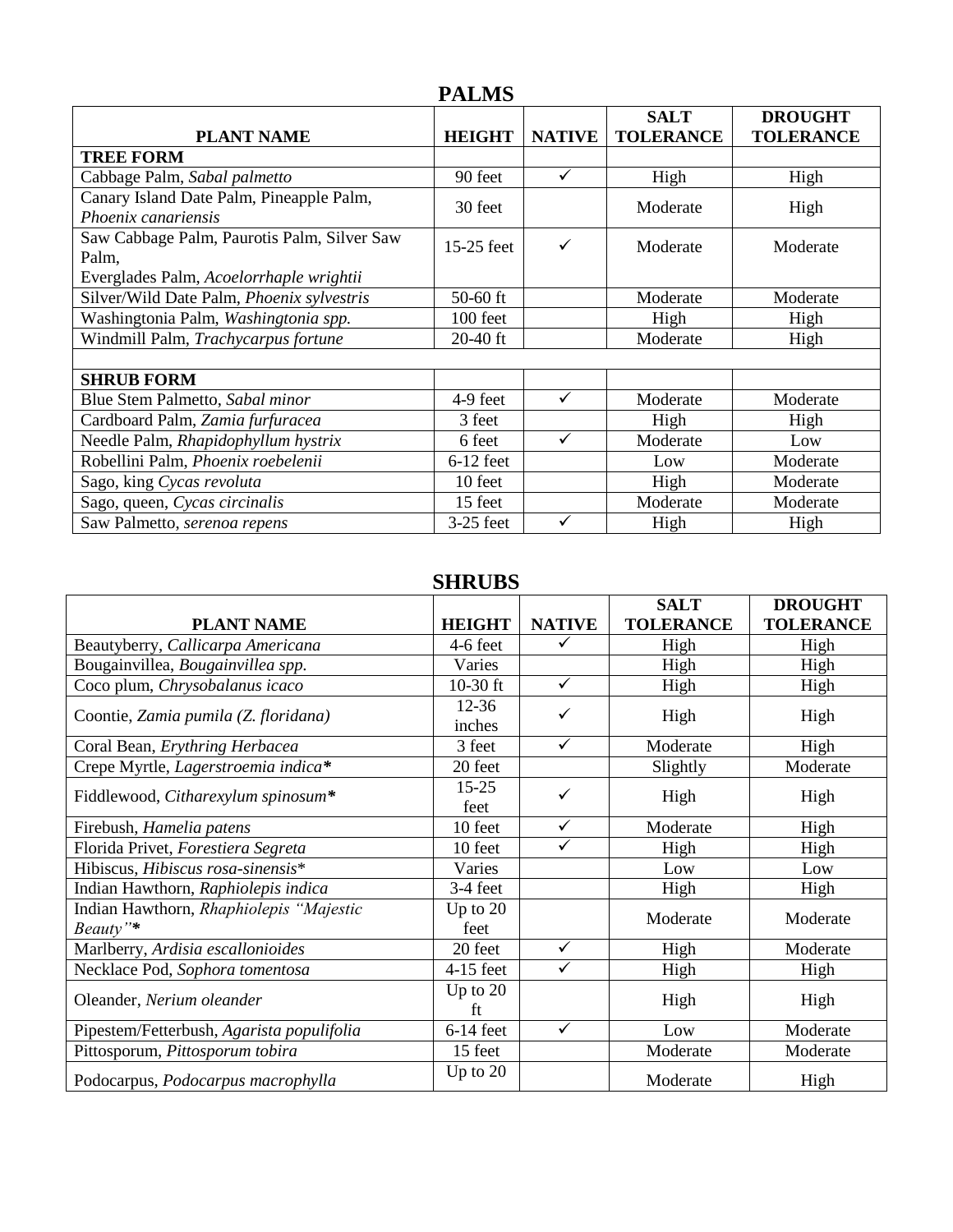|                                                       | ft                |   |          |          |
|-------------------------------------------------------|-------------------|---|----------|----------|
| Rusty Lyonia, Lyonia Ferruginea                       | 20 feet           |   | Low      | High     |
| Saw Palmetto, serenoa repens                          | $3-25$            |   | High     | High     |
| Sea-Grape, coccoloba uvifera*                         | $15-25$ ft        |   | High     | High     |
| Simpson's Stopper/Twinberry, Myrcianthes<br>Frangrans | $5-20$ feet       | ✓ | High     | High     |
| Southern Wax Myrtle, Myrica cerifera                  | $20 - 30$<br>feet |   | High     | High     |
| Spanish Bayonet, Yucca aloifolia                      | $20 - 25$<br>feet |   | High     | High     |
| Sweet Acacia, Acacia farnesiana                       | 8-20 feet         |   | Moderate | Moderate |
| Tough Buckthorn, Sideroxylon tenax                    | $3-20$ feet       |   | High     | High     |
| White Stopper, Eugenia Axillaris                      | $10-30$<br>feet   |   | Moderate | High     |
| White Indigoberry, Randia aculeate                    | $3-10$ feet       |   | Moderate | High     |
| Yaupon Holly, Ilex vomitoria*                         | 8-25 feet         |   | High     | High     |

**\***Can also be grown as an understory tree.

#### **GRASSES**

| <b>PLANT NAME</b>                                                 | <b>HEIGHT</b> | <b>NATIVE</b> | <b>SALT</b><br><b>TOLERANCE</b> | <b>DROUGHT</b><br><b>TOLERANCE</b> |
|-------------------------------------------------------------------|---------------|---------------|---------------------------------|------------------------------------|
| Blue-eyed grass, Sisyrinchium angustifolium                       | $1-2$ feet    |               | Low                             | High                               |
| Fakahatchee Grass, Tripsacum sactyloides                          | 5 feet        |               | Moderate                        | Moderate                           |
| Lovegrasses, Eragrotis spp.                                       | $1-3$ feet    |               | Moderate                        | High                               |
| Pink Muhly Grass, Distichlis Spicata Ponceae                      | $3-4$ feet    |               | High                            | High                               |
| Sand Cordgrass, Spartina bakeri                                   | $3-5$ feet    |               | High                            | Moderate                           |
| Sea Oats, Uniola paniculata                                       | $3-6$ feet    |               | High                            | High                               |
| Society Garlic, Tulbaghia violacea<br>Grass-like ornamental plant | $1-2$ feet    |               | Moderate                        | Moderate                           |

### **GROUNDCOVERS**

|                                            |               |               | <b>SALT</b>      | <b>DROUGHT</b>   |  |
|--------------------------------------------|---------------|---------------|------------------|------------------|--|
| <b>PLANT NAME</b>                          | <b>HEIGHT</b> | <b>NATIVE</b> | <b>TOLERANCE</b> | <b>TOLERANCE</b> |  |
| Adam's-needle/Beargrass, Yucca filamentosa | 4 feet        |               | High             | High             |  |
| Asiatic jasmine, Trachelospermum asiaticum | $6 - 18$      |               | High             | High             |  |
|                                            | inches        |               |                  |                  |  |
| Beach Elder, Iva imbricate                 | $1-3$ feet    |               | High             | High             |  |
| Beach Sunflower, Helianthus debilis        | $2-6$ feet    |               | High             | High             |  |
| Bulbine, Bulbine frutescens                | 12 inches     |               | Moderate         | High             |  |
| Coontie, Zamia pumila (Z. floridana)       | $12 - 36$     |               | High             | High             |  |
|                                            | inches        |               |                  |                  |  |
| Dwarf Lantana, Lantana depressa            | 8 inches      |               | Moderate         | High             |  |
| Dwarf Mondo grass, Ophiopogon japonicas    | 2-inches      |               | Moderate         | High             |  |
| Dwarf Yaupon Holly, Ilex vomitoria         | $1-3$ feet    |               | High             | High             |  |
| Golden Creeper, Emodea littoralis          | $12 - 36$     |               | High             | High             |  |
|                                            | inches        |               |                  |                  |  |
| Gopher Apple, Licania michauxii            | $3-12$        |               | Moderate         |                  |  |
|                                            | inches        |               |                  | High             |  |